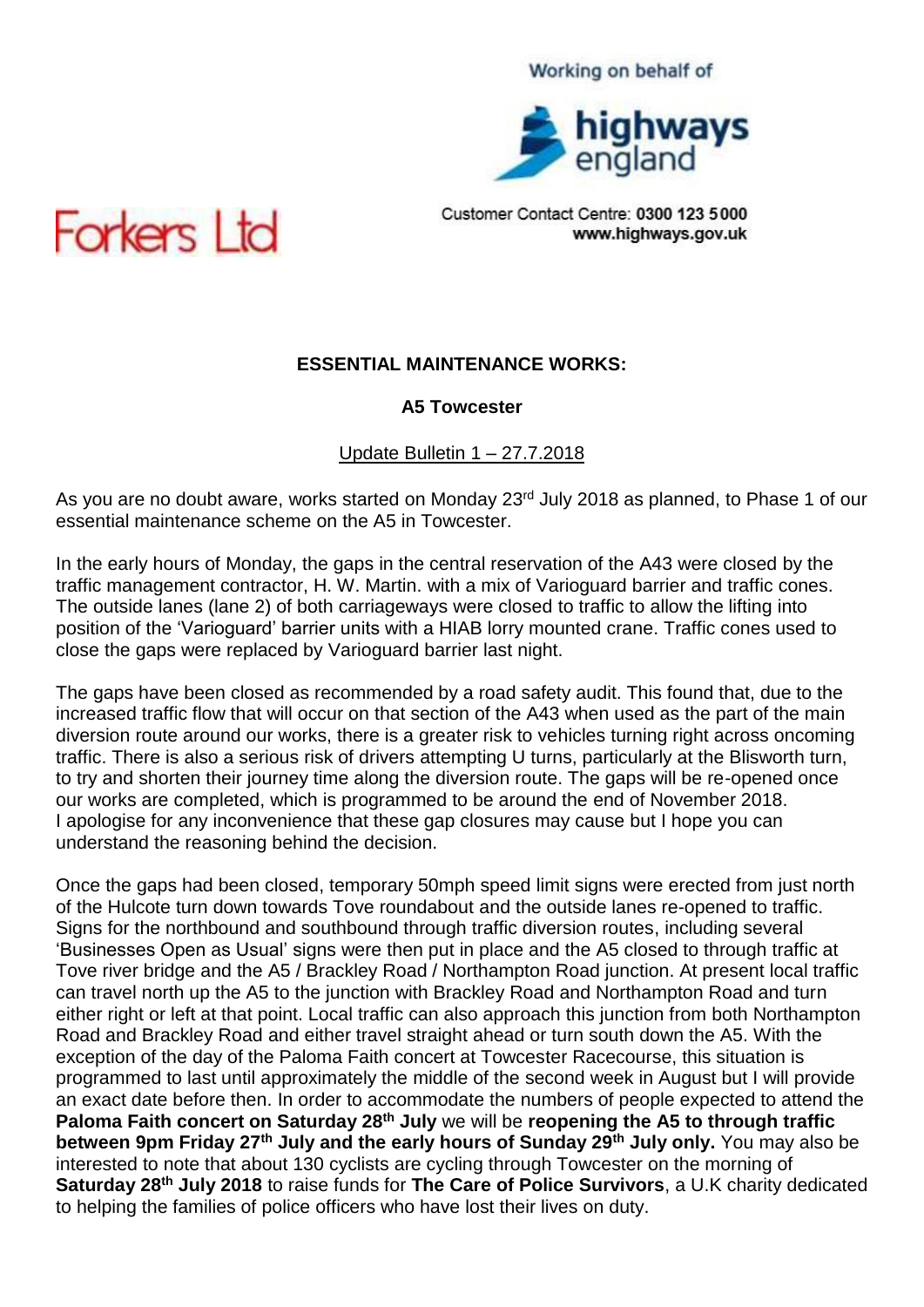# highways<br>england

Working on behalf of

Customer Contact Centre: 0300 123 5000 www.highways.gov.uk



I understand that there is some confusion about access for heavy vehicles during our works. All Freight Transport Organisations (FTOs) have been advised of the main diversion routes for through traffic and their members have a duty of care to only use those routes. If local residents produce evidence of drivers ignoring the designated routes and driving through surrounding villages, along roads which carry **enforceable weight restrictions**, we will notify the FTOs and Police in writing. The FTOs would be expected to bring this issue to the attention of their drivers, asking them to respect the diversion routes and existing weight restrictions. Any defaulting driver may even be subject to disciplinary procedures. However, please bear in mind that, in keeping with our message that Towcester is open for business as usual, heavy vehicles still need access to service farms, particularly at this time of year, as well as local businesses, construction sites, residents and communities outside of our immediate work area but inside the larger area affected by the diversion routes. We are monitoring the number of heavy vehicles which have come through to our first phase hard closure point on the north side of the A5 / Brackley Road / Northampton Road and the early indications are that the number is minimal. This would suggest that the majority of haulage drivers are following the through traffic diversion routes. The 'Off Street Parking Permit system is in place in Phase 1 and appears to be working well.

Since arriving in Towcester on 9<sup>th</sup> July 2018, Forkers Ltd have created a site compound just north of Tove roundabout with welfare facilities for the workforce. This involved stripping and placing topsoil in bunds long the edges of the compound area. The topsoil will be used to reinstate the area once the scheme has been completed and the compound is no longer required. The area was then stoned up, surfaced and road markings denoting a one - way system, car parking and materials storage area were applied. Welfare cabins were then lifted into position and a water service and drainage installed. The cabins are powered by super silent generators. The compound area is covered by 24 / 7 security.

Since 23<sup>rd</sup> July 2018, Wilkinson Environmental have cleaned existing surface water drainage pipelines with a jetting machine, used specialist cameras to carry out CCTV inspections of the pipelines and carried out repairs using **trenchless technology** wherever possible. These internal repairs are carried out by sending an epoxy 'sock' placed around a deflated air bag along the pipeline to the exact location of the damage, inflating the bag so that the epoxy 'sock' is compressed against the pipe and then deflating and removing the bag after the epoxy has 'cured'. It may appear at times that nothing much is happening and that the workforce sit in their vehicles a lot but, when they are in their vehicles they are either monitoring the pictures from the camera or waiting for the epoxy 'sock' to cure before carrying out other repairs. The same applies to H. W. Martin's traffic marshals, who man the closures for twelve hours at a time and aren't expected to stand up for that length of time. They also regularly inspect the diversion routes to ensure that the signage hasn't been removed, vandalised or damaged by vehicles. When a pipe is found to have collapsed, Forkers Ltd. will carry out repairs by breaking out the existing asphalt carriageway or footway, excavating down onto the collapsed pipe, supporting the trench sides, removing the remains of the collapsed pipe, inserting a new pipe and connecting to the existing pipe at either end with 'bandseal' flexible collars. The support will then be withdrawn and the excavation backfilled with foamed concrete and the carriageway or footway permanently reinstated with asphalt.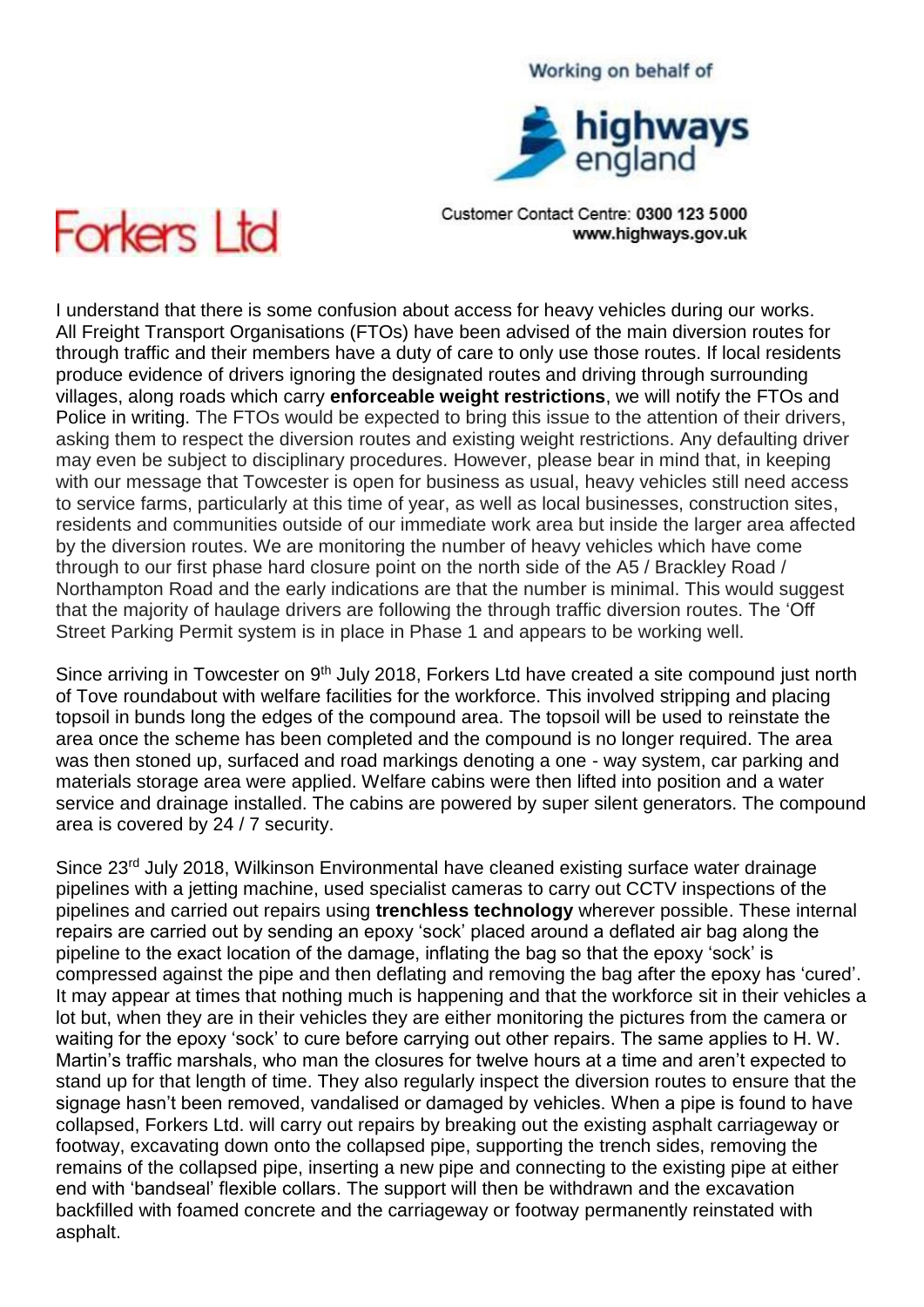

### Customer Contact Centre: 0300 123 5000 www.highways.gov.uk

# **Forkers Ltd**



**Jetting machine**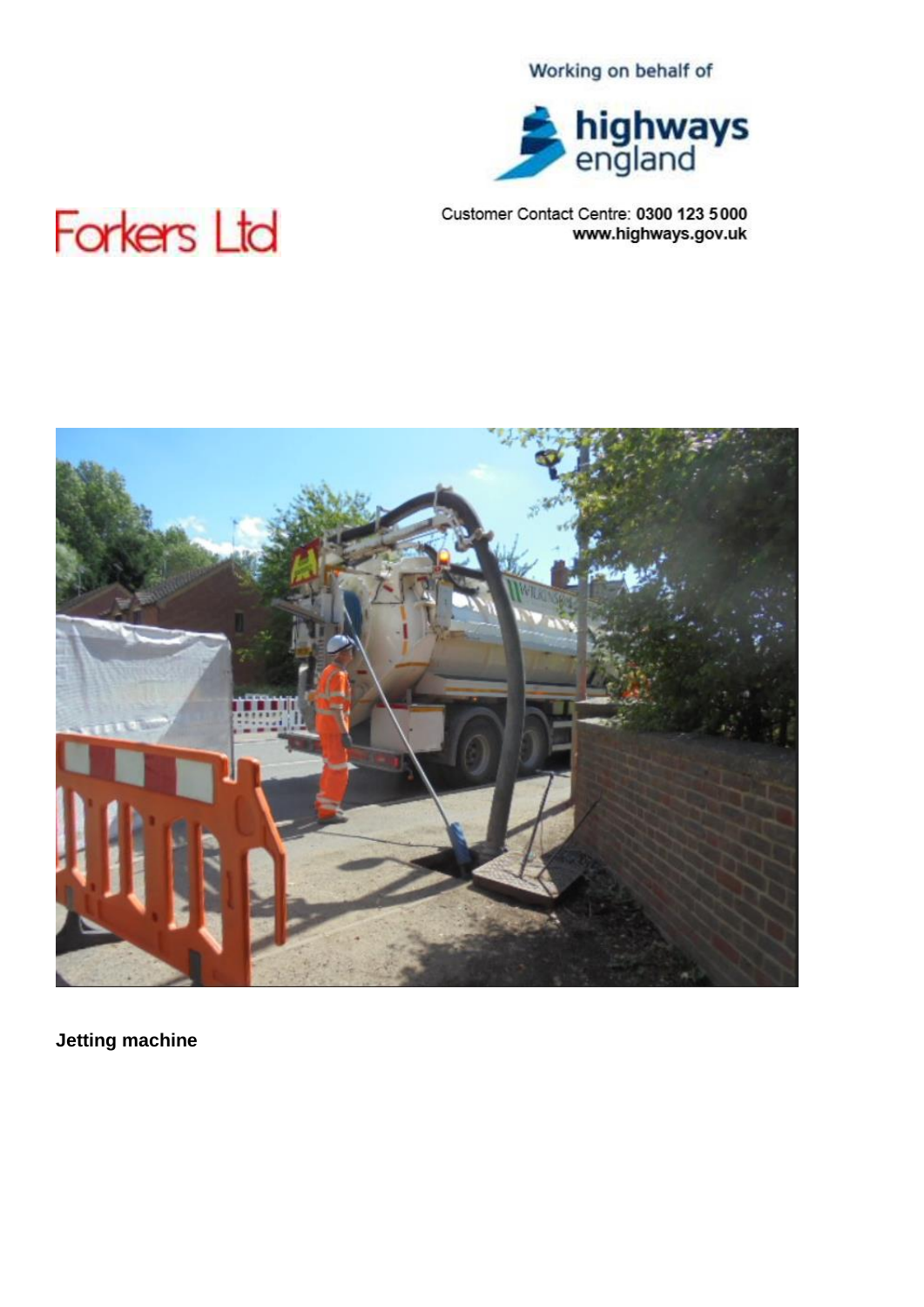

## Customer Contact Centre: 0300 123 5000 www.highways.gov.uk

# **Forkers Ltd**



**CCTV survey van**